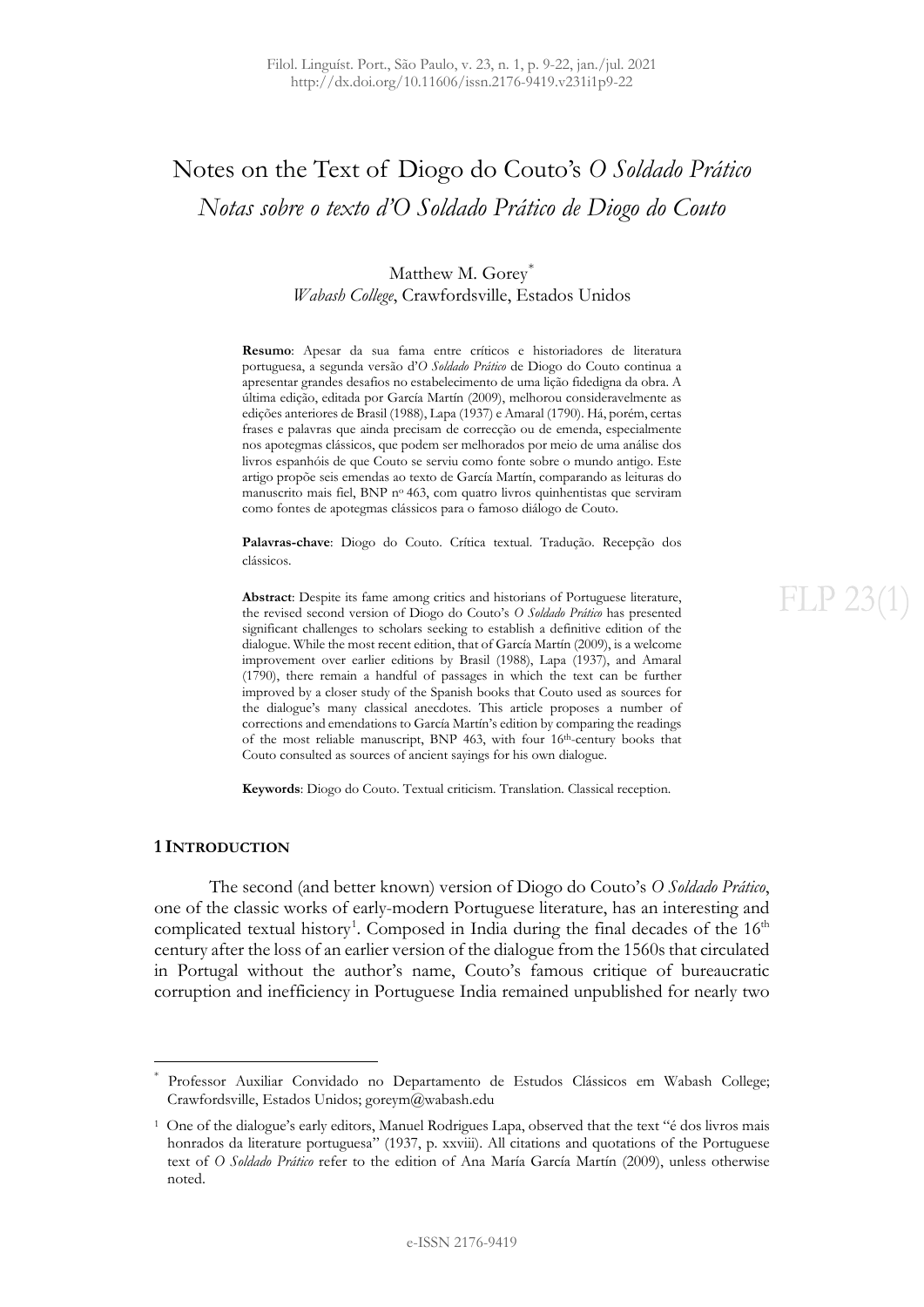centuries<sup>[2](#page-1-0)</sup>. The first printed edition of the text, which contained both versions of the dialogue, was later published by António Caetano do Amaral in 1790 under the title *Observações sobre as principaes causas da decadencia dos Portuguezes na Asia*. This *editio princeps* was based on a single manuscript copy of each version of the dialogue held in the library of the Academia das Ciências de Lisboa (cod. A. 1572), which required extensive emendation by Amaral  $(1790, p. xiii)^3$  $(1790, p. xiii)^3$ . The subsequent discovery of a more reliable manuscript of the second version of *O Soldado Prático*, MS. 463 of the Biblioteca Nacional de Portugal (BNP), led to greatly improved editions by Manuel Rodrigues Lapa (1937), Reis Brasil (1988), and Ana María García Martín (2009), as well as a recent English translation by Timothy Coates (2016). However, the uneven quality of the two surviving manuscripts, as well as a number of errors and inconsistencies that appear to be the fault of Couto himself, rather than of his copyists, have continued to present vexing challenges to editors and commentators seeking to establish a definitive version of the text.

One such challenge has consisted in determining exactly which errors in the text are merely transcription mistakes attributable to the copyists who produced the surviving manuscripts (and which, as such, ought to be emended), and which erros such as historical inaccuracies or misattributions of ancient quotes — reflect the intent of the author himself and should therefore be retained in the text. This issue is  $FLP 23(1)$ particularly pronounced with respect to the roughly 70 anecdotes and quotations from Greco-Roman antiquity that appear in the dialogue, where previous editors have detected many confusing irregularities or outright mistakes in the extant manuscripts. Amaral, for example, in a note on Couto's credulous discussion of the (apparently fictional) Athenian 'Anaxilo', warns the reader of Couto's inaccuracy, but avers that genuine authorial material, however erroneous, ought to be retained in the text: "Não he este o unico lugar, em que se achará pouca exacção em ponto de Historia Antiga: mas assentou-se não se dever emendar mais que os erros da escrita, que se podia entender serem dos copistas, e não os do Author" (1790, p. 5)<sup>[4](#page-1-2)</sup>. However, while numerous scholars and editors have pointed out similar inconsistencies in Couto's dialogue, such remarks are typically made only in passing, with little in the way of detailed explanation. Indeed, there have been few serious attempts to discover the specific literary sources for Couto's copious — and sometimes inaccurate — citations of classical sayings. Moreover, many commentators have found Couto's display of classical erudition tedious and overwrought, which has tended to discourage further investigation into where and how the author obtained his information about the classical world<sup>[5](#page-1-3)</sup>. All the same, these classical anecdotes comprise a significant portion of the dialogue. Therefore, a more detailed examination of Couto's use of literary

<span id="page-1-0"></span><sup>2</sup> For detailed discussion of the chronology of the two versions of the dialogue, see Martins (2001, p. 237-58). Various chronological details in the text of the second dialogue indicated that it was composed and revised intermittently during the last two decades of the 16<sup>th</sup> century.

<span id="page-1-1"></span><sup>3</sup> Cf. Martins (2001, p. 205).

<span id="page-1-2"></span><sup>4</sup> For the 'Anaxilo' anecdote, see Couto (2009, p. 65).

<span id="page-1-3"></span><sup>5</sup> For assessments of Couto's classical anecdotes as "tedious" or "tiresome," see Amaral (1790, p. xii), Lapa (1937, p. xxvii), and Martins (1998, p. 301), as well as M. N. Pearson's foreword to Coates's English translation (2016, p. xi). Loureiro (1998) has catalogued a variety of classical literary sources cited in Couto's *Décadas da Ásia*, but typically without identifying the specific editions or translations consulted by the author. A similar study for *O Soldado Prático* would be immensely useful for assessing the sources of Couto's knowledge about classical antiquity.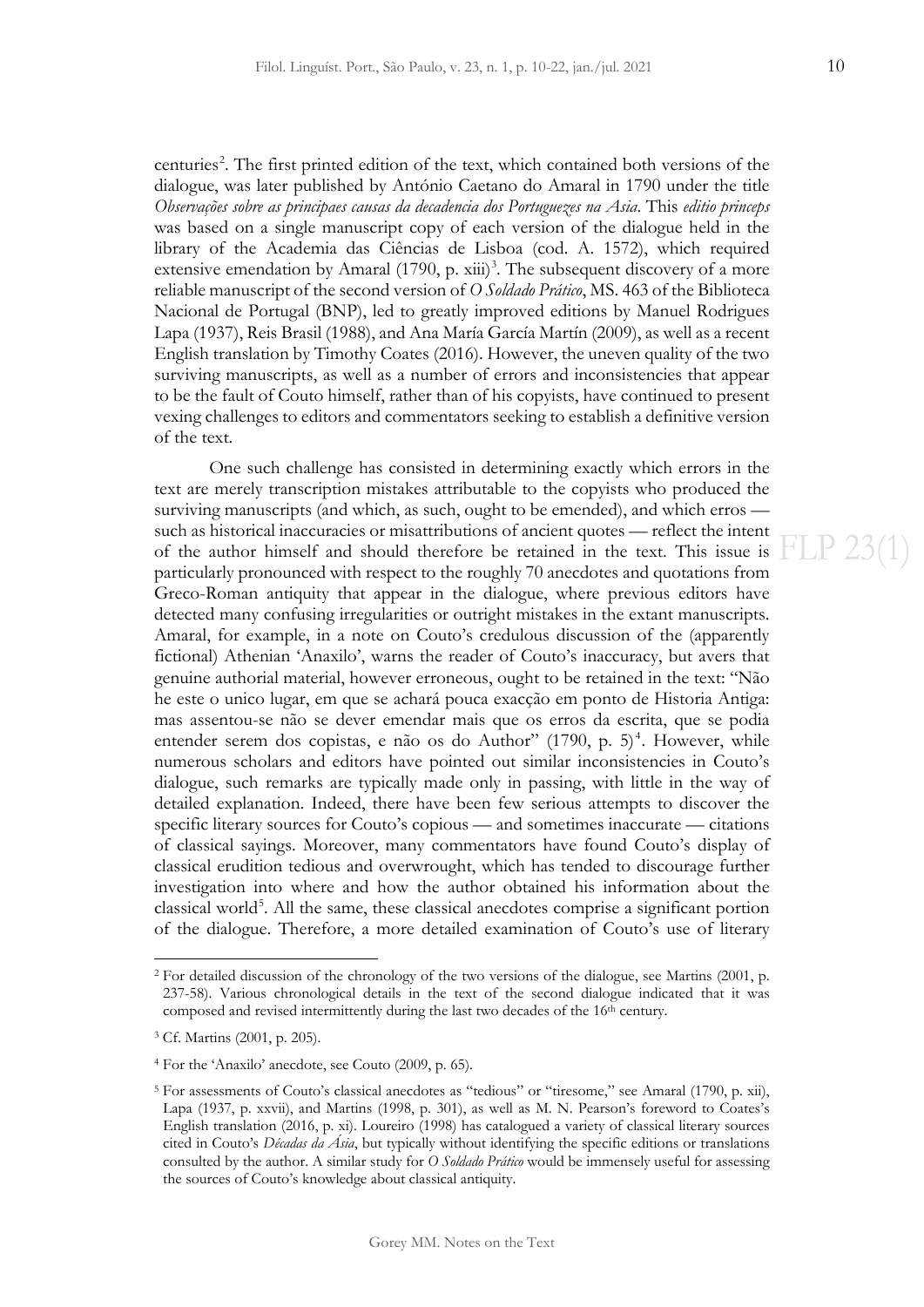sources is sorely needed for a better understanding of the text, in particular for the task of clarifying textual errors or faulty emendations.

While a comprehensive study of Couto's classical anecdotes lies beyond the scope of the present paper, it is my intention to show that, in the case of classical anecdotes where obvious errors have crept into the text, Couto was often translating closely from a Spanish version of a classical text. Moreover, by comparing the relevant passages of Couto's dialogue side-by-side with these sources, it is possible to correct certain errors introduced by the copyist that thus far have escaped detection, and also to adjudicate between conflicting emendations proposed by later editors. In the sections that follow, I discuss six passages containing textual issues or disputed readings, in the order in which they appear in the dialogue. For each passage, I begin by discussing any discrepancies that exist between the editions of García Martín (2009) and those of Lapa (1937) and Amaral (1790), as well as my own readings of BNP 463. I then compare the Portuguese passage with the Spanish sources used by Couto, in order to propose either an improved reading of the manuscript or, if necessary, a more faithful emendation of the text.

## **2 PROMETEU OR PTOLOMEU? (P. 211–12)**

One of the key themes of Couto's critique of Portuguese colonial administration in India is the complexity and inefficiency of existing judicial processes, which are discussed at length in the third scene of Part 2. While Couto cites both medieval and contemporary legal theorists in this discussion, a significant portion of the scene is dedicated to citations of various models of legislative and judicial clarity from classical antiquity<sup>[6](#page-2-0)</sup>. In one such passage, Couto contrasts the complicated, jargon-laden judicial procedures employed in Portuguese India with the systems established by ancient lawgivers and legal philosophers:

> Naquelas repúblicas antigas, os graves legisladores que as governavam nunca lhe insinaram esta ordem do juízo que hoje se usa… o que nunca Sócrates insinou aos atenienses, nem Sólon aos gregos, nem Numa Pompílio aos romãos, nem Ptolomeu aos egípcios, nem Licurgo aos lacedemónios, nem todos os mais que fizeram e ordenaram leis para o bom governo de seus povos, só por os afastarem de contendas, trapaças, preitos e demandas. (Couto, 2009, p. 211-12, emphasis added).

In the line identifying the lawgiver for the Egyptians, both surviving manuscripts read *Prometheo*, which Amaral (1790, p. 101) retains without comment, and which Lapa (1937, p. 157) retains as well, but a modernized spelling: *Prometeo*. However, García Martín, perceiving an error in Couto's attribution of Egyptian laws to the Greek god Prometheus, emends the text to *Ptolomeu*, a name used by various Greek rulers of Hellenistic Egypt. However, García Martín's emendation is not entirely satisfying, since the Ptolemaic kings ruled Egypt at a relatively late period of history, and they are typically not mentioned as foundational 'lawgivers' for the Egyptians in the way that Solon is for the Athenians, or Numa for the Romans.

<span id="page-2-0"></span><sup>6</sup> Elsewhere in this scene Couto mentions the 14th-century Italian jurists Bartolus de Saxoferrato and Baldus de Ubaldis (Couto, 2009, p. 209), as well as the 16th-century Spanish humanist, Juan Luis Vives (2009, p. 217).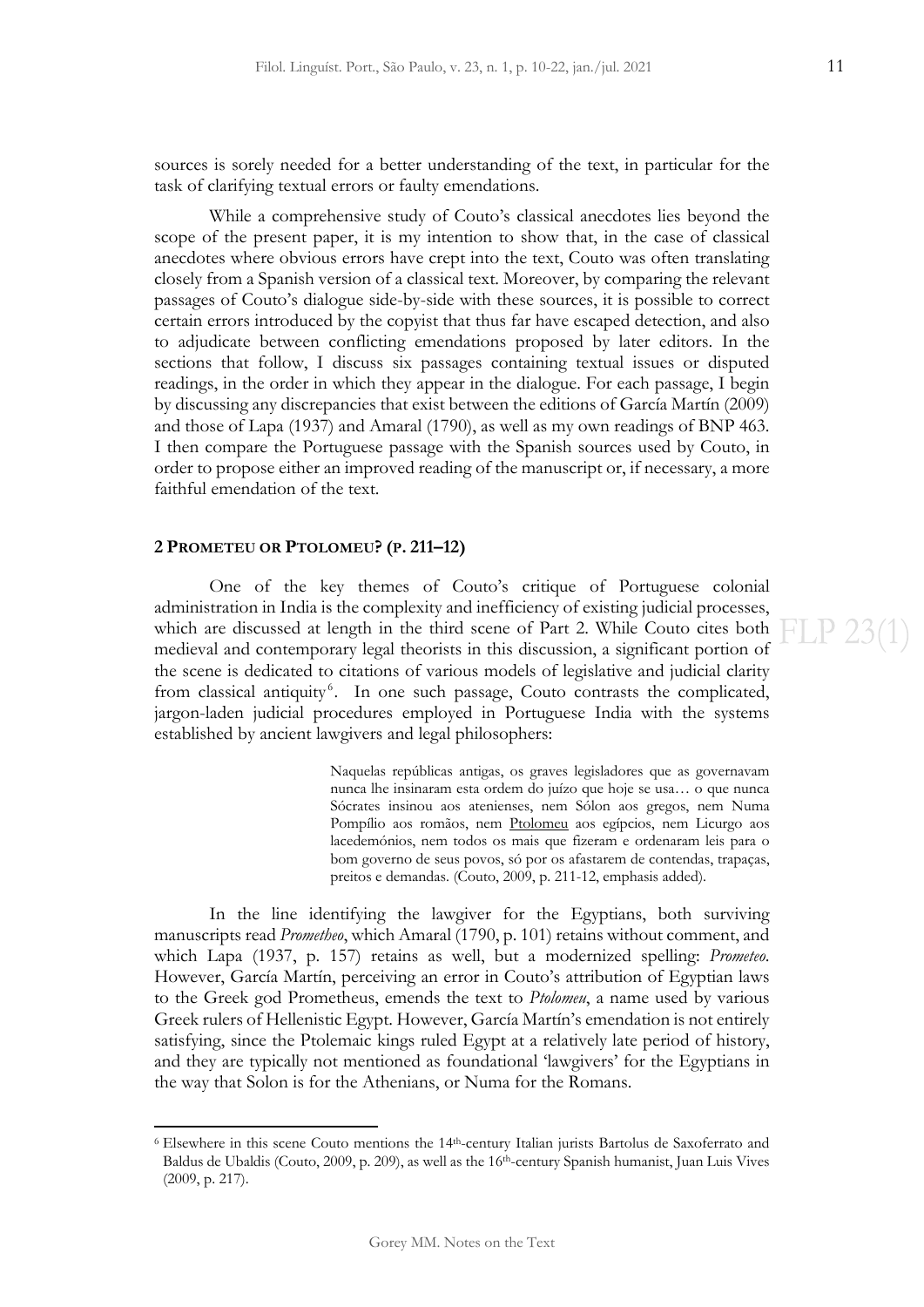Interestingly, Couto's source for this passage appears not to have been a translation of any ancient text, but rather a  $16<sup>th</sup>$  century Spanish book of moralizing advice for courtiers, Antonio de Guevara's *Aviso de privados, y doctrina de cortesanos* (1539). Best known for his pseudo-historical — yet quite popular — biographies of Marcus Aurelius, the *Libro áureo de Marco Aurelio* (1528) and the *Libro del eloquentissimo Emperador Marco Aurelio con el relox de principes* (1529), Guevara had a reputation among contemporaries for carelessness in his reporting of classical anecdotes and apothegms, many of which were either mangled or completely fabricated<sup>[7](#page-3-0)</sup>. Yet despite his tendency to misreport or even to invent details from Antiquity, Guevara's works were widely read and frequently reprinted in  $16<sup>th</sup>$  century Europe, and it is quite plausible that Couto had access to a printed copy of the *Aviso de privados, y doctrina de cortesanos*, either in Goa or in Lisbon. In the passage that appears to have served as Couto's source, Guevara reports a similar list of ancient lawgivers who avoided the kind of litigious pleading that plagued the Spanish and Portuguese courts<sup>[8](#page-3-1)</sup>:

> Es el pleytear una sciencia tan profunda, que ni Socrates a los Athenienses, ni Solon a los Griegos, ni Numma Pompilio a los Romanos, ni Promotheo a los Egipcios, ni Ligurguio [sic] a los Lacedemones, ni Platon a sus discipulos, ni Apolonio a los Menphicos vates, ni Hiarchas a los Indios, nunca la supieron enseñar, ni aun la hallaron para en los libros de sus Republicas la escrevir. (Guevara, 1539, fol. 16v, emphasis added).

While Guevara lists more lawgivers than Couto does, it is clear from the ordering of the first five names, Socrates, Solon, Numa, Prometheus, and Lycurgus, as well as the overall context and phrasing, that Couto was essentially translating the first half of this catalogue from Spanish into Portuguese. Of particular relevance for the text of Couto's dialogue is the fact that Guevara's Spanish text erroneously attributes the laws of the ancient Egyptians to *Promotheo*, which is the reading that is also found in both manuscripts of *O Soldado Prático*.

It appears, then, that the bizarre attribution of Egyptian laws to Prometheus that appears in the surviving manuscripts of *O Soldado Prático* is in fact a faithful transcription of the author's original intent—a product of Couto's reliance upon Guevara as a source of information about classical antiquity. Given that Couto's mistaken use of *Prometheo* is, therefore, a product of his less-than-scrupulous use of *Aviso de privados, y doctrina de cortesanos* as a historical source, rather than a transcriptional error by a copyist, we ought to retain the reading found in the manuscripts, *Prometheo*, or its modernized equivalent, *Prometeu*, as Lapa does.

FLP 23(1)

<span id="page-3-0"></span><sup>7</sup> On Guevara's reputation for inaccuracy, see Blanco (2016, p. 33). Commenting upon a list of mistranslated and erroneous names in Guevara's *Una década de Césares*, Joseph Jones argues that many of Guevara's mistakes were due to his faulty grasp of Latin (1966, p. 21-22).

<span id="page-3-1"></span><sup>8</sup> The *Aviso de privados, y doctrina de cortesanos* went through numerous printings in the 16th century, most of which differ only with respect to pagination and slight changes in orthography. This treatise was first published by Juan de Villaquirán as part of an anthology titled *Las obras del illustre señor don Antonio de Guevara* (Valladolid, 1539). Standalone editions of the *Aviso de privados, y doctrina de cortesanos* were later published in Valladolid (1545) and Antwerp (1546). For all Spanish quotations, I have retained the orthography of the original text, while modernizing capitalization and punctuation for ease of reading.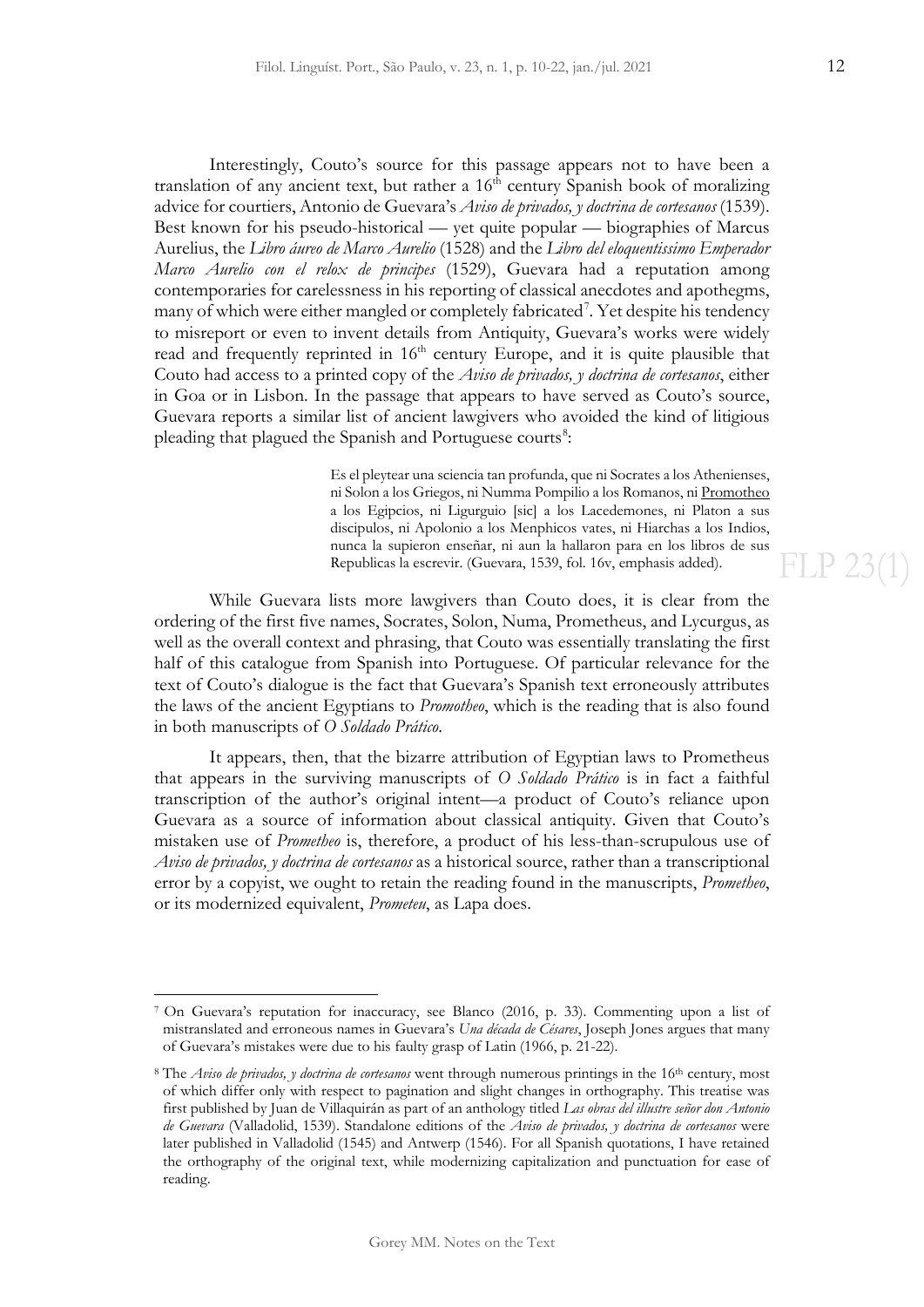**FLP 23(1)** 

## **3** TRIUMPHE **OR** TRIUMPHET **? (P. 231–2)**

In the following scene, Couto engages in an extended discussion of the different virtues that civil and military officials ought to display, with frequent reference to ancient Greek and Roman examples. Near the end of a section on clemency and mercy, which cites examples relating to Antoninus Pius, Julius Caesar, Miltiades, Philip of Macedon, and Scipio Africanus, Couto describes the following interaction between Pompey the Great and the aging Roman dictator Sulla, in which the young general was granted the extraordinary honor of celebrating a triumph, despite not having yet achieved senatorial rank:

> Pompeu, dignamente merecedor de sobrenome de Magno, por sua clemência chegou a triunfar quando veo de África, sem haver sido senador; e porque Sila, que primeiro que todos lhe chamou Magno, foi o que o quis estorvar, virando-se Pompeu a ele, lhe disse: "Não sabes, Sila, que muitos mais adoram o sol ao nacer que ao pôr?", querendo dizer que em tanto se há-de ter o homem que começa a crecer em virtudes como o que vai acabando; e visto por Sila sua brandura e clemência, começou a gritar: "*Triumphet! Triumphet!*" Mas Sérvio, senador, o não quis consentir, sem primeiro lhe não dar algumas peitas, ao que lhe respondeu Pompeu que tal não faria, porque honras compradas ficavam sendo vitupério. (Couto, 2009, p. 231–2, emphasis added).

Although both the BNP manuscript and Amaral's edition (1790, p. 114) read *triumphe, triumphe* at the moment where Sulla grants Pompey permission to hold his triumph, García Martín follows Lapa (1937, p. 178) in emending the imperative *triumphe* to the Latin jussive subjunctive form *triumphet* in the third person singular<sup>[9](#page-4-0)</sup>. In contrast with the manuscript reading, in which Sulla addresses Pompey directly ( 'triumph! triumph!') Lapa's emendation subtly shifts the grammar, so that Sulla instead refers to the young general indirectly in the third person ('let him triumph! let him triumph!').

Fortunately, this particular anecdote was the subject of various translations and retellings in both Latin and Spanish in the early modern period, and due to differences in phrasing between these versions, it is possible to identify the exact source used by Couto: Diego Gracián de Alderete's *Morales de Plutarco*, published first in 1548 and then again with minimal corrections in  $1571<sup>10</sup>$  $1571<sup>10</sup>$  $1571<sup>10</sup>$ . While Couto does not translate word for word from Gracián's description, the correspondences are numerous enough to confirm his reliance upon this Spanish version of the text, rather than a Latin or Italian  $translation<sup>11</sup>$  $translation<sup>11</sup>$  $translation<sup>11</sup>$ :

<span id="page-4-0"></span><sup>9</sup> For the identification of *triumphet* as a Latin subjunctive, see Lapa (1937, p. 178 n. 20); cf. Brasil (1988, p. 116, n. 36).

<span id="page-4-1"></span><sup>10</sup> For the relationship of Gracián's 1548 edition of the *Morales* to his earlier 1533 translation of the *Apotegmas*, see Morales (2000, p. 243).

<span id="page-4-2"></span><sup>11</sup> This episode is also described in Alfonso Fernández de Palencia's *Las vidas*, the earliest printed translation of Plutarch's *Parallel Lives* in Spanish (1491, part 2, fol. 73r). However, both the phrasing and content of Palencia's translation differ significantly from that of Couto's Portuguese version. Támara's Spanish translation of Erasmus's *Apothegmata*, which is similar to Gracián's version, also reads *triumphe, triumphe* (Támara, 1549, fol. 42v), while Erasmus's Latin text simply reads *triumphet* one time, without any repetition (1561, p. 316).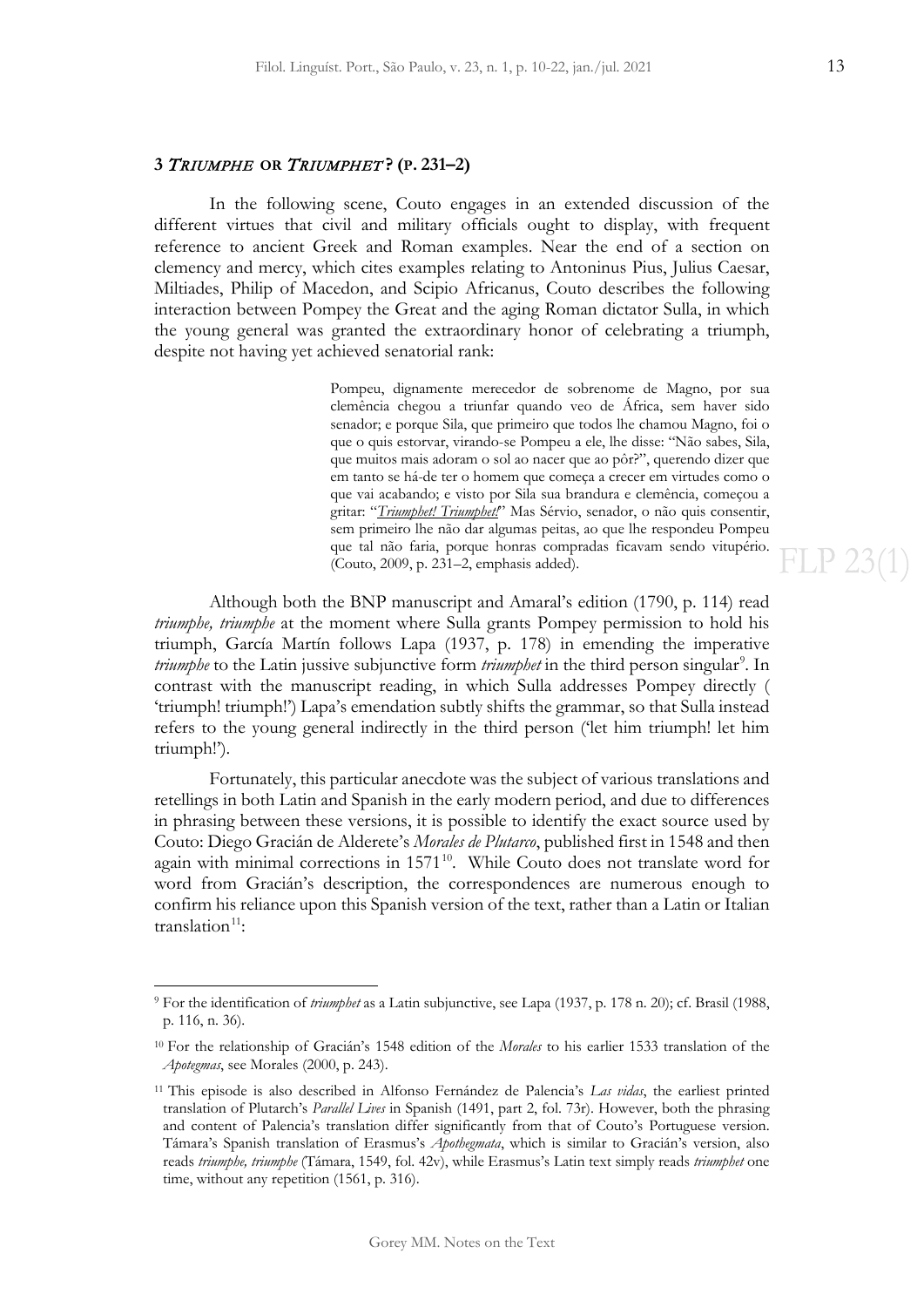Tornando de Africa Sila le rescibio con mucha honrra, y el primero de todos le llamo Magno, que quiere dezir grande, pero queriendo Pompeyo triumphar no se lo permitio, porque aun no era Senador. Por lo qual como Pompeyo dixesse a los que alli estavan. *Sila no deve saber que muchos mas adoran al sol quando sale, que quando se pone*. Queriendo dezir que en tanto se ha de tener el hombre que comiença cresciendo en virtud como el que va acabando. Entonces a vozes dixo Sila *triumphe, triumphe*. Empero como Servilio varon Senador no consintiesse, y muchos de los hombres de guerra resistiessen al triumpho pidiendo algunos dones, les dixo Pompeyo. *Que antes dexaria el triumpho que lisongearles*: entonces dixo Servilio. *Agora tengo a Pompeyo por grande, y digno de triumpho*. (Gracián, 1548, fol. 21v, emphasis added).

As we can see in the translation above, Gracián uses the imperative form *triumphe*, rather than the Latinized emendation in the 3<sup>rd</sup> person proposed by Lapa. With respect to the correct reading of Couto's text, it is clear from the passage just cited that the *triumphe* found in the manuscripts of *O Soldado Prático* is not an erroneous rendering of the Latin word *triumphet*, as Lapa supposed, but rather an accurate transcription of the Spanish verb *triumphar* (with its Latinate, anachronistic spelling) in the imperative mood, as it is printed in Gracián's text.[12](#page-5-0) Consequently, we should reject Lapa's emendation, which appears to have been a hypercorrection arising from the faulty assumption that Couto intended to quote the phrase in Latin. Instead, I propose restoring the original reading of the BNP manuscript: *triumphe, triumphe*, understood here as the imperative form of the Portuguese verb *triunfar*, written with an archaic, Latinate orthography.

### **4 MEILICHIOI OR MELICHION? (P. 234)**

Only a few pages later within the same scene, Couto ends his discussion of mercy with a short digression on Greek etymology. Drawing once again upon a detail originally preserved in Plutarch, Couto explains that the Greeks gave their gods and kings the epithet *meilichioi* ('mild' or 'gracious') to highlight their gentle, forgiving nature:

> A esta virtude da clemência, de que vou tratando, chamavam os gregos *philanthropia*, que quer dizer afabilidade humana; e assi os mesmos, quando queriam engrandecer os seus deuses e seus reis, lhe chamavam *meilichioi*, que é tanto como chamar-lhes mansos e amorosos, o que nos reis há de resplandecer muito, porque os homens querem ser levados por amor em todas as cousas. (Couto, 2009, p. 234, emphasis added).

For the Greek epithet underlined in the passage above, García Martín follows both Amaral (1790, p. 115) and Lapa (1937, p. 180) in printing *meilichioi*, the plural nominative form of the ancient Greek adjective μειλίχιοι. However, García Martín also observes in a note on the text that the reading of the BNP manuscript appears to be *melichié* (2009, p. 243, n. 742). While the change from *–e* to *–ei* in the first syllable of

FLP 23(1)

<span id="page-5-0"></span><sup>12</sup> Interestingly, the error of *Servio* for *Servilio* in Couto's text may also be a function of his use of Gracián as a source. In the first edition of *Morales de Plutarco*, the name *Servilio* falls at the end of a line, where it is hyphenated and split in two before continuing on the line below: *Servi- | lio* (1548, fol. 21v). Couto (or a copyist) easily could have missed the three letters after the line break and transcribed the name without its correct ending.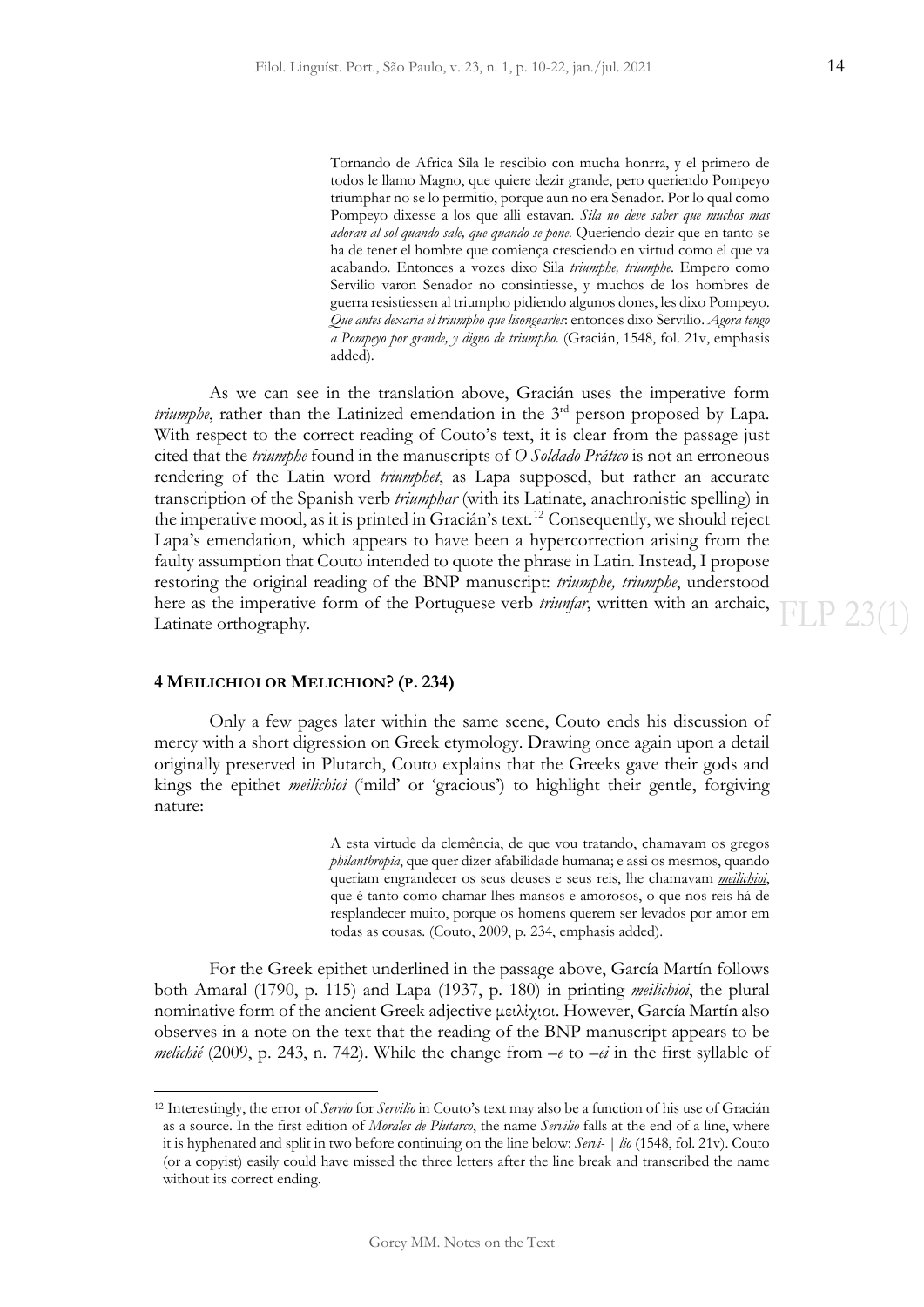the word is unremarkable and can be explained as a minor orthographical adjustment, it is worth asking whether the accented *–é* at the end of the word in the manuscript should be understood as a transcription error, as an artifact of  $16<sup>th</sup>$ -century orthography, or as something else entirely.

Although none of the three editors who print *meilichioi* explicitly state their reasons for emending *–é* to *–oi*, it is possible to interpret the *–é* ending as the Latinized rendering of the Greek diphthong *–oi*, which was often transliterated in medieval and early modern texts as a single long *–e* vowel. However, since this particular anecdote is derived from Plutarch's *De cohibenda ira*, we can examine the various translations that might have been available to Couto to determine which specific source he used.

Of the various Latin and Spanish translations of *De cohibenda ira* from the 15<sup>th</sup> and 16<sup>th</sup> centuries, the version that most closely matches Couto's version of the *meilichioi* passage is the Spanish translation by Diego de Astudillo, who printed it alongside his translation of Juan Luis Vives's *Introductio ad sapientiam* (1551). Working from an earlier Latin translation of Plutarch, Astudillo writes: "Y ansi los Griegos el mayor loor que davan al rey (el qual ellos hazian a sus dioses) era, llamarle Milichion que quiere dezir manso, y amoroso" (1551, fol. 75 $v$ , emphasis added)<sup>[13](#page-6-0)</sup>. When compared with other translators of Plutarch from this period, such as Erasmus, who glosses the Greek adjective with the Latin word *placidum*, or 'gentle' (1544, fol. 208v), or Gracián, who prints "suave y aplazible" (1548, fol. 152v), Astudillo's rendering of the Greek adjective *meilichios* as "manso y amoroso" offers the likeliest model for the "mansos e amorosos" phrasing employed by Couto in *O Soldado Prático*. It would appear, therefore, that Couto's source for this particular anecdote printed *Milichion* in the singular form, rather than the plural *Meilichioi*.

In terms of typography, two additional details in Astudillo's text provide clues that can help to clarify our reading of Couto. First, in keeping with the common practice of early modern printers, the *–n* at the end of the adjective in Astudillo's text was printed as a horizontal bar over the preceding vowel: *Milichiō*. Second, in the copy of Astudillo's translation that has been digitized by the Biblioteca Nacional de España, the distribution of ink in the bottom-right corner of the final vowel is uneven, such that the letter  $-\bar{\theta}$  could be mistaken for an  $-\bar{\theta}$ . It is possible to imagine, therefore, that Couto mistook Astudillo's *Milichiō* for *Milichiē* — a mistake that may have been reinforced by the fact that the next Greek word mentioned a few lines later, *Memacte*, ends in the same letter. Moreover, the diacritical mark that García Martín identifies as an accent in the manuscript of Couto's dialogue (*melichié*) is in fact the common typographical abbreviation for either an *–m* or an *–n*: *melichien*. See, for example, the similarity between curved the mark on the ending of *melichie* and the mark indicating an  $-m$  at the end of the word *tambem*, found on the same page of the manuscript  $(60v)^{14}$ :

<span id="page-6-0"></span><sup>13</sup> For the Latin sources of Astudillo's translation, see Morales (2000, 104, 106–109).

<span id="page-6-1"></span><sup>&</sup>lt;sup>14</sup> Manuscript digitalized by the Biblioteca Nacional de Portugal. Available at[: https://purl.pt/29499.](https://purl.pt/29499)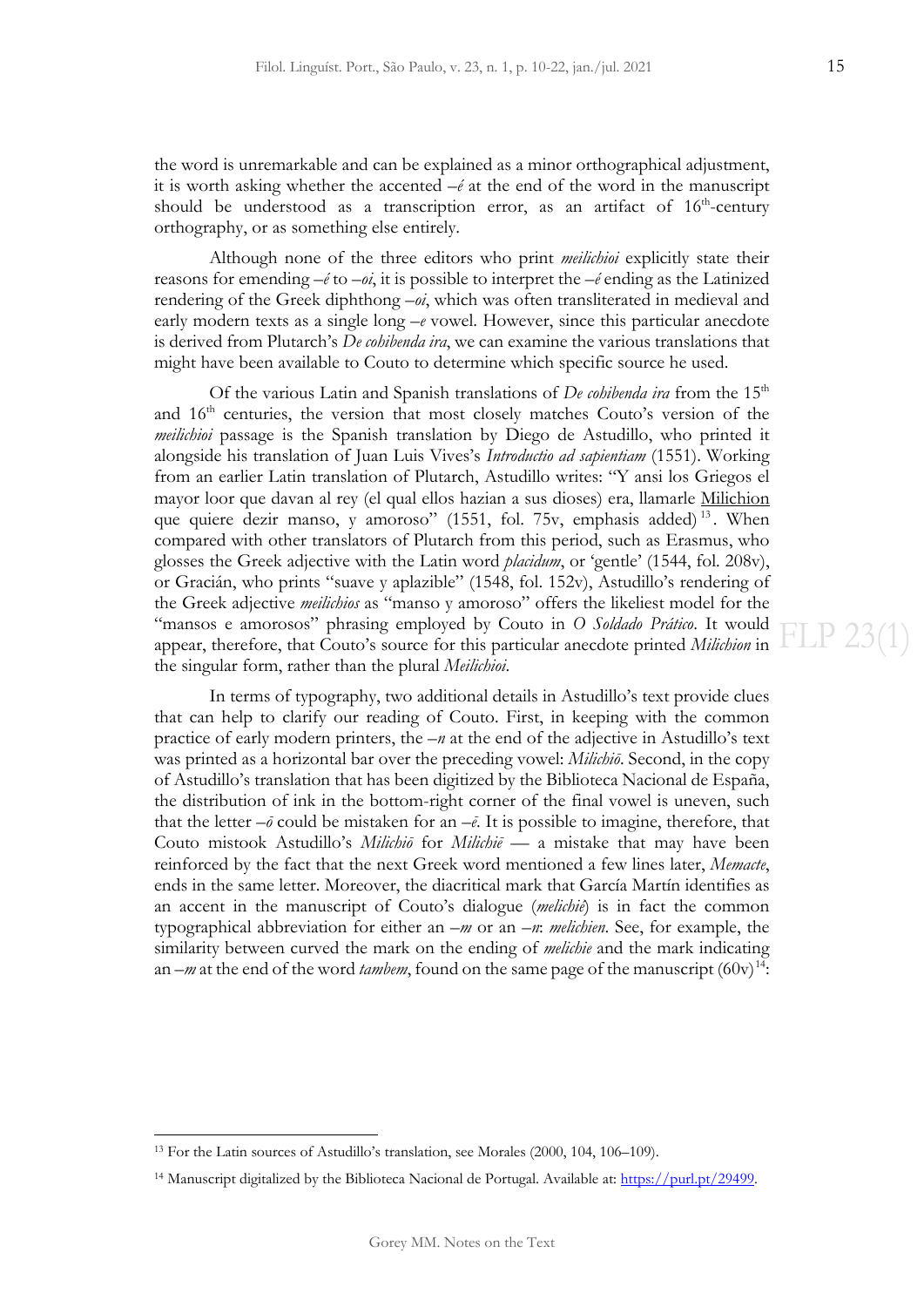

Figure 1 – "Melichien" (fol. 60v of BNP no 463).



Figure 2 – "tambem" (fol. 60v of BNP nº 463).

Returning now to the question of textual accuracy and authorial intent in this passage, I offer two final thoughts. First, the text of BNP 463 shows that Couto copied somewhat uncritically from Astudillo in this passage, changing certain words from the Spanish translation into the plural (*reis* instead of *rey*, and *mansos e amorosos* in place of *manso y amoroso*), while retaining the Greek adjective in its singular form: either *melichien* or *melichion*, depending on whether we choose to attribute the incorrect vowel at the end of the word to Couto's misunderstanding of Astudillo, or to a copyist's mistake. Thus, while Amaral's emendation to the plural form *meilichioi* fits the syntax of Couto's version better, allowing the Greek adjective to agree in number with its plural subject *reis*, it does so by disguising Couto's reliance upon Astudillo's translation and by correcting not just the text, but also the author himself. Given that Couto was working from Astudillo's text, and in light of the fact that the mark over the final vowel is clearly the abbreviation for an *–n*, rather than an accent, I believe it would be more appropriate to instead print *melichion*, and to explain the source of this grammatical discrepancy in a footnote.

### **5 CRESO OR CRASSO? (P. 236)**

In the following scene, Couto turns his discussion to the subject of generosity and greed, citing a number of ancient examples where rulers and generals were undone by their own avarice. Among these figures, which include King Achaeus of Lydia and Marcus Lepidus the Triumvir, is a certain "Cresso," who died at the hands of the Parthians: "Cresso isso mesmo foi causa de sua morte, porque sua avareza o levou a morrer a mãos de partos" (Couto, 2009, p. 236, emphasis added). [15](#page-7-0) While neither Amaral nor Lapa provide any commentary on the name *Cresso*, both García Martín and Coates identify this figure as King Croesus, who ruled Lydia in the  $6<sup>th</sup>$  century until its conquest by the Persians under Darius<sup>[16](#page-7-1)</sup>. However, the framing of this death as a consequence of avarice does not align with traditional portrayals of Croesus, whose name was frequently associated with extreme wealth, but rarely with greed per se. Moreover, while the term *partos* in 16<sup>th</sup>-century Portuguese and Spanish is occasionally applied to the ancient Persians, it more precisely denotes the Parthians, who ruled the

Gorey MM. Notes on the Text

<span id="page-7-0"></span><sup>15</sup> MS: *Creso* (fol. 61r).

<span id="page-7-1"></span><sup>16</sup> García Martín (2009, p. 236, n. 753); Coates (2016, p. 129, n. 73).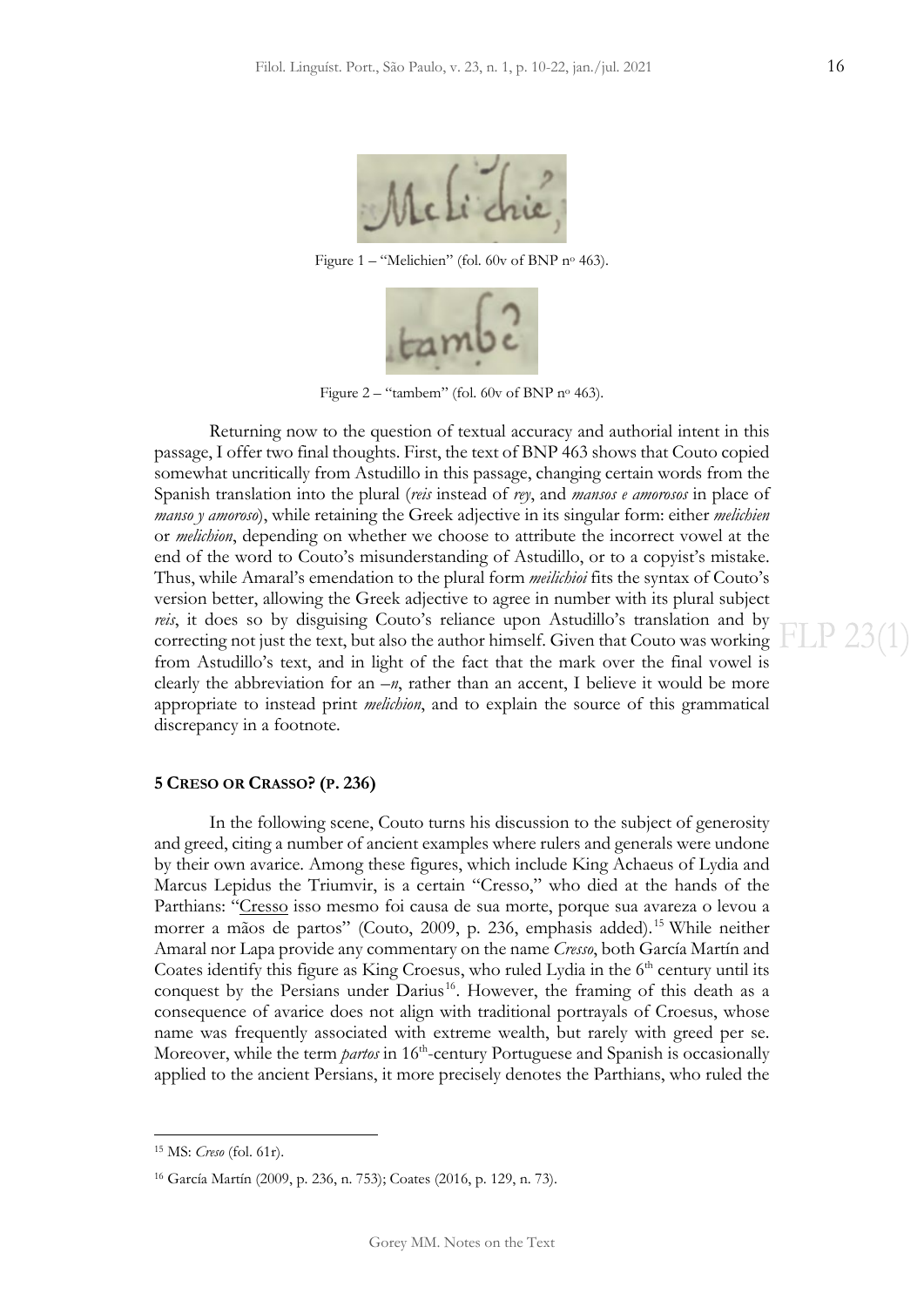successor state to the Persian Empire from the  $3<sup>rd</sup>$  century BC to the  $3<sup>rd</sup>$  century AD, and who thus do not overlap with Croesus's reign in the  $6<sup>th</sup>$  century BC.

In fact, it would be more appropriate to understand this story of "greed" and "Parthians" as referring not to Croesus (*Cresso*), but rather to the Roman general Crassus (*Crasso*). Both Croesus and Crassus were proverbially wealthy in antiquity, but unlike Croesus, Crassus's reputation was one of unbridled and destructive avarice<sup>17</sup>. In addition, Crassus's desire for wealth and glory led him to initiate a poorly planned invasion of the Parthian Empire in 53 BC that ended in a disastrous defeat, followed shortly after by his own death.

In terms of the spelling of the name, it is easy to imagine that either Couto or his copyists wrote *Creso* (the manuscript reading) as a mistake for *Craso* or *Crasso*, since the two names occasionally appear as variant spellings in renaissance Portuguese and Spanish. For example, in the *Vida e Feitos de Júlio César*, an anonymous 15<sup>th</sup>-century Portuguese translation of the 13<sup>th</sup>-century *Li Fet des Romains* (which offers a history of the late Roman Republic based largely on the works of Suetonius, Caesar, and Lucan), the names Crassus and Cressus are used interchangeably. In a description of Croesus's death, which occurred along the river Halys in Lydia, the author spells the Lydian king's name as *Crassus* instead of *Cressus* or *Cresso*: "os da terra onde Crassus foi morto aalem da agua, d'Alisa" (1970, vol. 2, p. 392, emphasis added). Elsewhere in the *Vida e Feitos de Júlio César*, Crassus's name appears in a variety of spellings: Crasus, Crasius, Crassus, Clasus, Clausus, and Crassios, further confirming that the spelling of this name was not particularly stable in early modern Portuguese<sup>[18](#page-8-1)</sup>.

In light of these two factors — the fluidity of  $16<sup>th</sup>$  century orthography and the fact that Crassus better fits the narrative of a death due to greed at the hands of the Parthians — I believe it would be appropriate to emend *Cresso* to *Crasso*, and to understand this as a reference not to Croesus, the King of Lydia, but to the Roman triumvir.

### **6** SINTINAYAS **DE MILHÕES? (P. 238–9)**

One of the most vexing passages in the text of *O Soldado Prático*, which has elicited significant emendation on the part of its editors, occurs in a catalogue listing the achievements of Pompey the Great on his eastern campaigns. Citing Plutarch as his source, Couto approvingly notes the great amount of spoils that Pompey contributed to the public treasury:

> O grande Pompeu com esta virtude sojugou todo Ponto, Arménia, Síria, Cilícia, a grã Mesopotâmia, Fenícia, Palestina, Judea, as Arábias, e muitas outras nações; trinta e nove cidades que deixou com presídios romãos, afora novecentas outras que deixou sem eles, mil castelos e novecentas naus que tomou a diferentes piratas; e isto segundo conta Plutarco. E diz que da terceira vez que triunfou da Ásia sojeitou isto; e que os trebutos

**FLP 230** 

<span id="page-8-0"></span><sup>&</sup>lt;sup>17</sup> For the association of both names with extreme wealth in renaissance literature, cf. Canto 38.2 of Ariosto's *Orlando Furioso*: "che Creso o Crasso insieme non ridusse…"

<span id="page-8-1"></span><sup>18</sup> s.v. *Marcus Crassus* in glossary (1970, vol. 2, p. 784). The misspelling of *Cresso* for *Crasso* in Portuguese texts is found as late as the 19<sup>th</sup> century; cf. Juromenha (1866, vol. 5, p. 181). Cf. Muñoz Maldonado (1863, p. 81).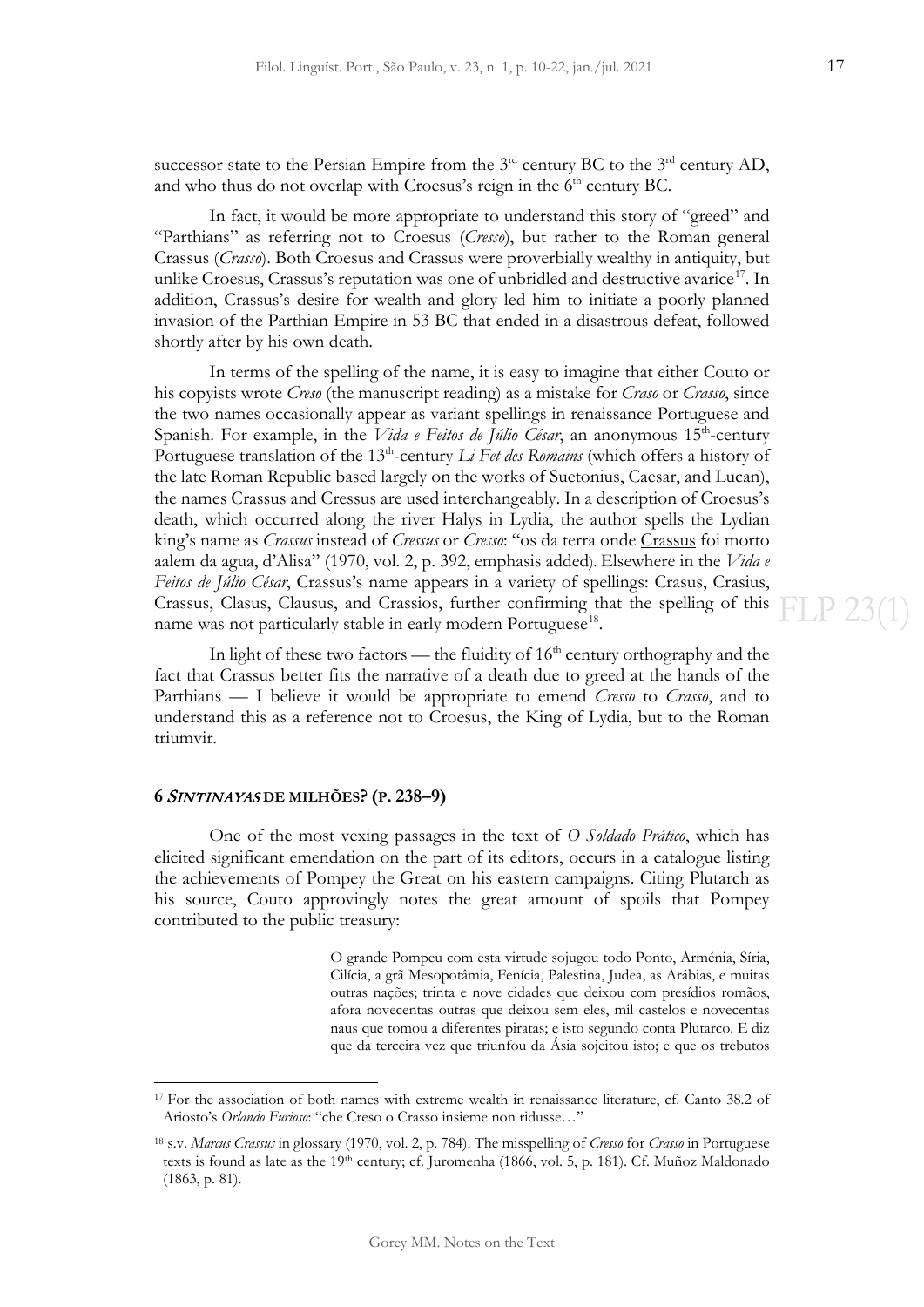que deixou postos a estas províncias montaram cinco centos de dous centos de milhões, e que trouxera para o tisouro púbrico vasos d'ouro e prata que pesavam vinte mil talentos, afora o que repartiu com os soldados; e que o que menos houve foram mil e quinhentas dracmas. (Couto, 2009, p. 238–9, emphasis added).

In the portion of the text where Couto mentions the increase of taxes brought about by the addition of Pompey's new provinces, the BNP 463 manuscript contains an obvious error, which editors have struggled to resolve: *sincoenta des sintinayas de milhois*. While the original Greek text of Plutarch reports that this amount was "50 million" (*Pomp.* 45), Lapa's correction of the nonsensical *sincoenta des sintinayas* to *cinco centos de dous centos* — which García Martín also prints — is difficult to reconcile with what appears in the manuscript. Similarly, Amaral's reading of the Academia das Ciências manuscript, *cincoenta mil homens*, fails to resolve the issue, since the number itself is orders of magnitude too small, and the mention of 'men' is out of place in a discussion of cash taxes  $(1790, p. 118)^{19}$  $(1790, p. 118)^{19}$  $(1790, p. 118)^{19}$ .

One approach that Couto's editors have not pursued, but which can help us make sense of both the bewildering *sintinayas* in BNP 463 and the out-of-place *homens* that appears in Amaral's edition (based on the Acad. A 1572 manuscript), is to compare Couto's text with the first printed translation of Plutarch's *Life of Pompey* in Spanish, from Alfonso de Palencia's *La primera y segunda parte de Plutharcho* (1491). Although Couto's version differs in a few minor respects, the close correspondences in phrasing clearly point to Palencia as the primary source for Couto's discussion of Pompey:

> Eran estas regiones. Ponto. & Armenia & Capadocia. & Paphlagonia. & Media. & Colchis. & Iberia. & Albania. & Syria. & Ciliçia. & Messopotamia. & los judios. & Arabes que moran çerca de Phenicea & Palestina. E aun quantos linajes de Cossarios por tierra y por mar fueran vençidos y entre estas cosas se notava: como avia tomado pocos menos de mill castillos: o villas fuertes: y noventa çibdades: y ochocientos navios de corsaje: y que dexava enfortaleçidas con guarniçiones de romanos treynta y nueve çibdades. Y a todo esto se añadia que montando tales los tributos que pagavan fasta entonçe a roma diez vezes çinquenta centenares de millares: llegavan ya estas sumas con lo que adquirio Pompeyo para el pueblo romano a ochenta y çinco mill vezes de çentenares de millares. (Palencia, 1491, part 2, fol. 83v, emphasis added).

In her edition of Couto's 8<sup>th</sup> volume of the *Décadas da Ásia*, Maria Augusta Lima Cruz (1994, 350, vol. 2) notes that Couto was often imprecise or inaccurate in his reporting of numbers in the *Décadas*, so it is perhaps not surprising that we find certain discrepancies in Couto's translation of Palencia, such as Couto claiming that Pompey captured 900 ships where Palencia says 800. Moreover, while Couto reports the conquered provinces in the same order as Palencia, he omits a handful of names from the middle of Palencia's list: "Capadocia & Paphlagonia & Media & Colchis & Iberia & Albania" (1491, part 2, fol. 83v).

More importantly, however, the portion of Palencia's text that deals with the increase in tax revenues offers an attractive origin for the corrupted reading *sintinayas* found in BNP 463. Although Couto omits the *diez vezes* that appears at the beginning

<span id="page-9-0"></span><sup>19</sup> Lapa (1937, p. 184) and Amaral (1790, p. 118, emphasis added) also list the following alternative reading for the number of 'ships and cities' found in Acad. A 1572: "afora novecentas naus que tomou a diferentes piratas e novecentas cidades que deixou sem presídio romano e mil castelos".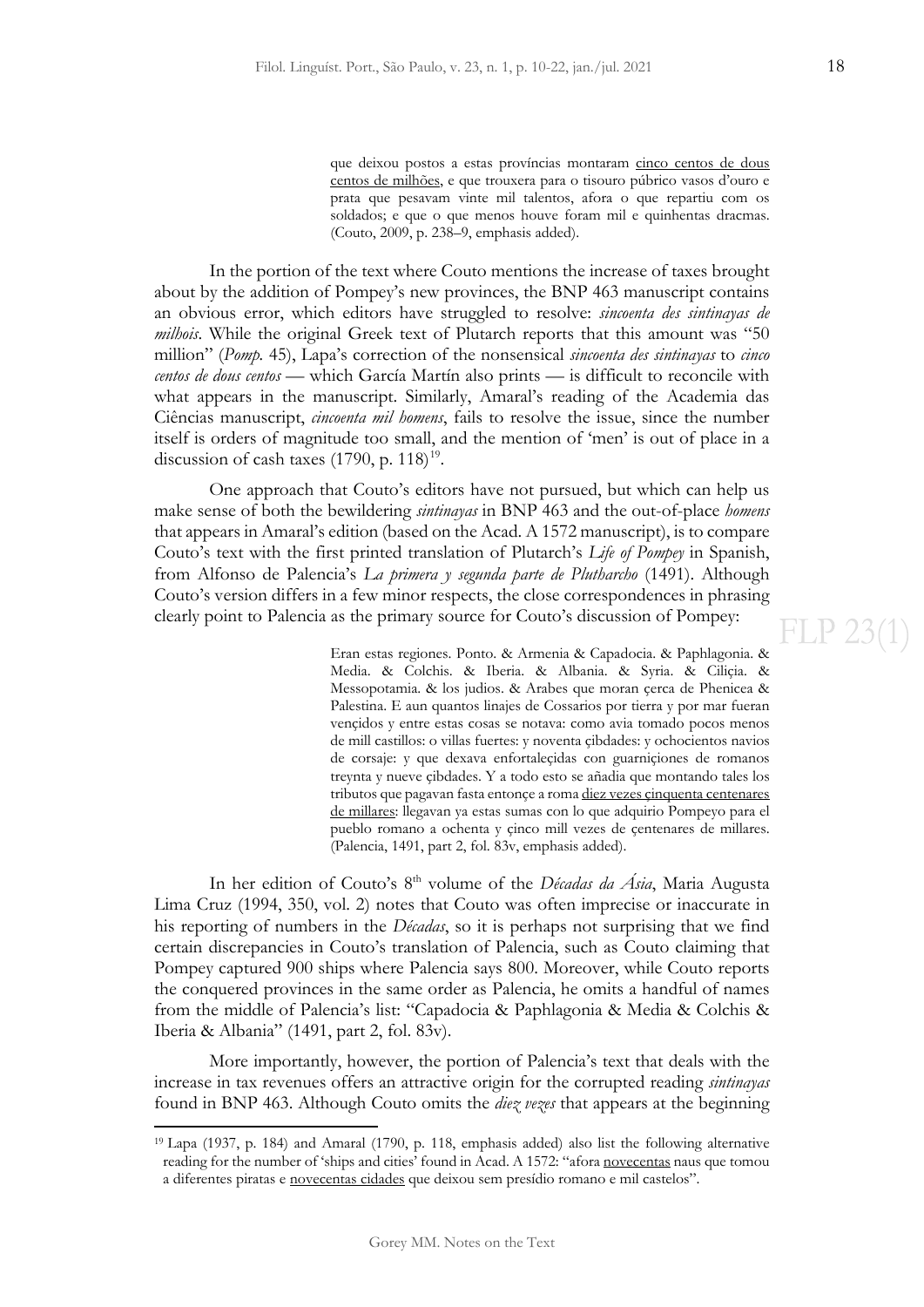**FLP 23(1)** 

of the number in the Spanish translation, the rest of the phrase printed by Palencia, *çinquenta centenares de millares*, is very close in both sound and spelling to the nonsensical *sincoenta des sintinayas de milhois* preserved in the manuscript of *O Soldado Prático*. The word *sintinayas*, therefore, is likely a corruption of the word *centenares* or *centenas*, and the Portuguese text should be amended to *cincoenta de centenas de milhões*.

One additional issue remains concerning Couto's use of Palencia as a source in this passage: namely, the change from *millares* in Spanish to *milhões* in Portuguese. Is it possible that Couto originally wrote *cincoenta de centenas de milhares*, instead of *milhões*? Translations of classical works in the  $16<sup>th</sup>$  century were often imprecise in their reporting of numbers, so it is at least worth considering the possibility. Fortunately, Amaral's reading of Acad. A. 1572 helps to clarify the original text, despite the fact that it is clearly erroneous itself. Where the Academia das Ciências manuscript reads *cincoenta mil homens*, I propose that *mil homens* was a copyist's error for *milhões*, which can be explained as a function of orthographic abbreviations. As discussed above in the case of the Greek word *Milichion*, 16<sup>th</sup> century texts often represented the letters  $-m$ and *–n* by placing a horizontal stroke above the preceding vowel. Thus, *mil homens* could be written with the abbreviation *mil hões* in a manuscript. I believe, therefore, that the copyist of the Academia das Ciências manuscript misinterpreted the circumflex in *milhões* as an abbreviation for the letters *–m* and *–n* in the word *homens*. In conclusion, based on this comparison between the readings of BNP 463, Acad. A. 1572, and Palencia's *Life of Pompey*, I believe that the manuscript reading *sincoenta des sintinayas de milhois* should be emended to *cincoenta de centenas de milhões*.

### **7 MÉNON OR MEMNON? (P. 250)**

The final passage that I will consider involves another moment of confusion regarding a Greek name in an anecdote recorded by Plutarch. In an extended discourse on the need for prudent speech among military commanders, Couto's *Soldado* reports the following anecdote, in which the Persian King Darius reproaches "Ménon," one of his Greek captains, for speaking ill of Alexander:

> De Dario se escreve que, estando um dia comendo, movendo-se práticas entre os seus sobre Alexandre, um capitão chamado Ménon, que não era prudente na boca, meteu muito cabedal em dizer males de Alexandre, o que Dario não sofreu, e com ira lhe disse: –'*Cala-te, Ménon, que não te trago comigo para que desonres Alexandre com a língua, senão para que o venças com a espada*'. (Couto, 2009, p. 250, emphasis added)

As Lapa observes in a note to this passage, BNP 463 reads *Minō* (i.e. *Minon*), and García Martín follows Lapa in emending this name to reflect its updated spelling, *Ménon*. In contrast, Amaral prints *Memnon*, a different name altogether, which is in fact the version of the name found in the original Greek text of Plutarch (*Moralia* 174c), as well as in Gracián's Spanish translation<sup>[20](#page-10-0)</sup>. This discrepancy presents a particularly interesting challenge, because BNP 463 generally offers more accurate readings of the

<span id="page-10-0"></span><sup>&</sup>lt;sup>20</sup> See Gracian (1548, fol. 3r, emphasis added): "Memnon que por el rey Dario peleava contra Alexandre, oyendo a un soldado dezir de Alexandre muchas cosas feas; y que no eran de hablar, le hirio con la lança, diziendo: Yo te mantengo para que pelees contra Alexandre, no para que digas mal del."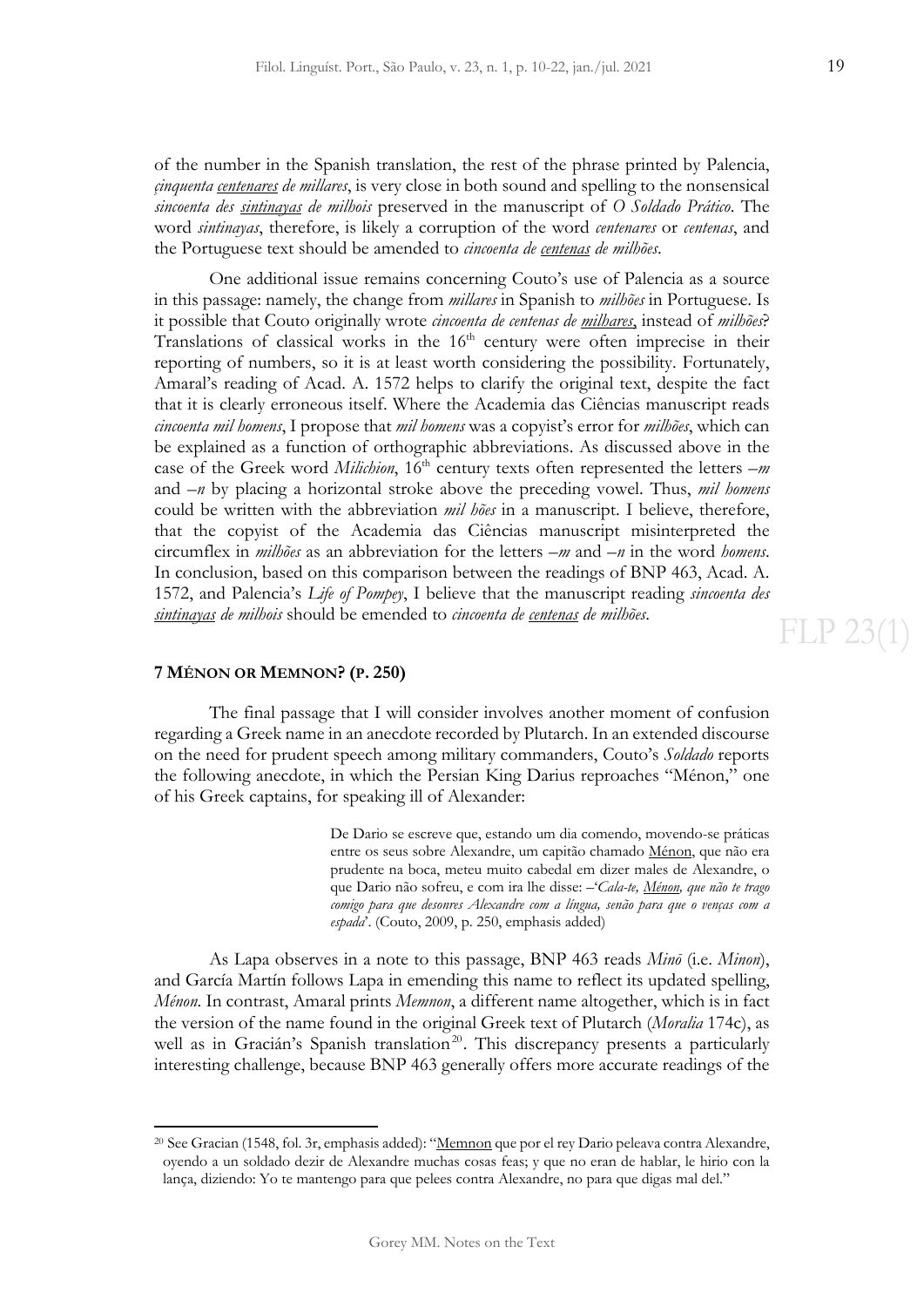text than Acad. A. 1572, yet in this particular instance the Academia das Ciências manuscript is more faithful to the Plutarchan source material.

The challenge is resolved, however, when we recognize that Couto's source for this anecdote was not Gracián's translation, but rather a slightly more inaccurate version of the story found in Antonio de Guevara's *Aviso de privados, y doctrina de cortesanos*. Like the *Prometeu* anecdote discussed above, Guevara's version of the story contains noteworthy errors, including the name of Darius's captain:

> El rey Dario, estando un dia comiendo, moviose platica a su mesa de hablar de Alexandro Magno, y como un su muy querido capitan, que avia nombre Miño, cargasse mucho la mano en dezir mal de Alexandro Magno, dijole el Dario: *Calla tu lengua, Miño, que yo no te traygo en esta guerra para que deshonrres a Alexandro con la lengua, sino para que le venças con la espada.* (Guevara, 1539, fol. 39r, emphasis added).

Unlike Plutarch and Gracián, who report that it was Memnon who reproached one of his soldiers for speaking ill of Alexander, Guevara transposes the quotation to Darius, thus making the Greek captain the *recipient* of this rebuke — an error that Couto reproduces in his own version of the story. Moreover, it is clear that Couto's rendering of the Greek name as *Minō* (i.e. *Minon*) derives from Guevara's version, which prints *miño*.

Given that Couto's source for this anecdote was Guevara's *Aviso de privados, y doctrina de cortesanos*, and not Gracián's Spanish translation of Plutarch's *Morales*, the BNP 463 reading of *Minon* is, in fact, the more accurate reading, although it is less faithful to the original version of the story preserved in Plutarch. Furthermore, it seems that the reading of *Memnon* in Amaral's edition was a transcription error, or perhaps even a conscious attempt by a copyist to make Couto's version of the story more closely match the original anecdote found in Plutarch. Therefore, we ought to follow Lapa and García Martín in retaining *Ménon*.

#### **8 CONCLUSIONS**

For more than 200 years, it has been the habit of scholars and commentators to either dismiss or disparage Couto's frequent use of classical anecdotes in the second version of *O Soldado Prático*. This tendency has had the unfortunate consequence of deterring more detailed scholarly investigation into the sources and translations that the author consulted for information about the ancient world. However, as I hope my survey of textual issues has shown, the Spanish sources for these classical anecdotes are often readily identifiable, and they can shed valuable light on some of the difficult readings found in the surviving manuscripts of the dialogue. Indeed, Couto's method appears to have been that of the compiler of aphorisms, dutifully translating — at times almost transcribing — memorable sayings and facts from his Spanish sources with minimal alterations to the phrasing or vocabulary of the original text. Therefore, careful comparison of the surviving texts of *O Soldado Prático* with the printed sources used by Couto can help to resolve challenging inconsistencies or errors in the surviving manuscripts of the dialogue. With access to Couto's sources, it becomes easier to distinguish between errors of the text that are deserving of emendation, and errors made by the author himself, which are better left unchanged (although perhaps with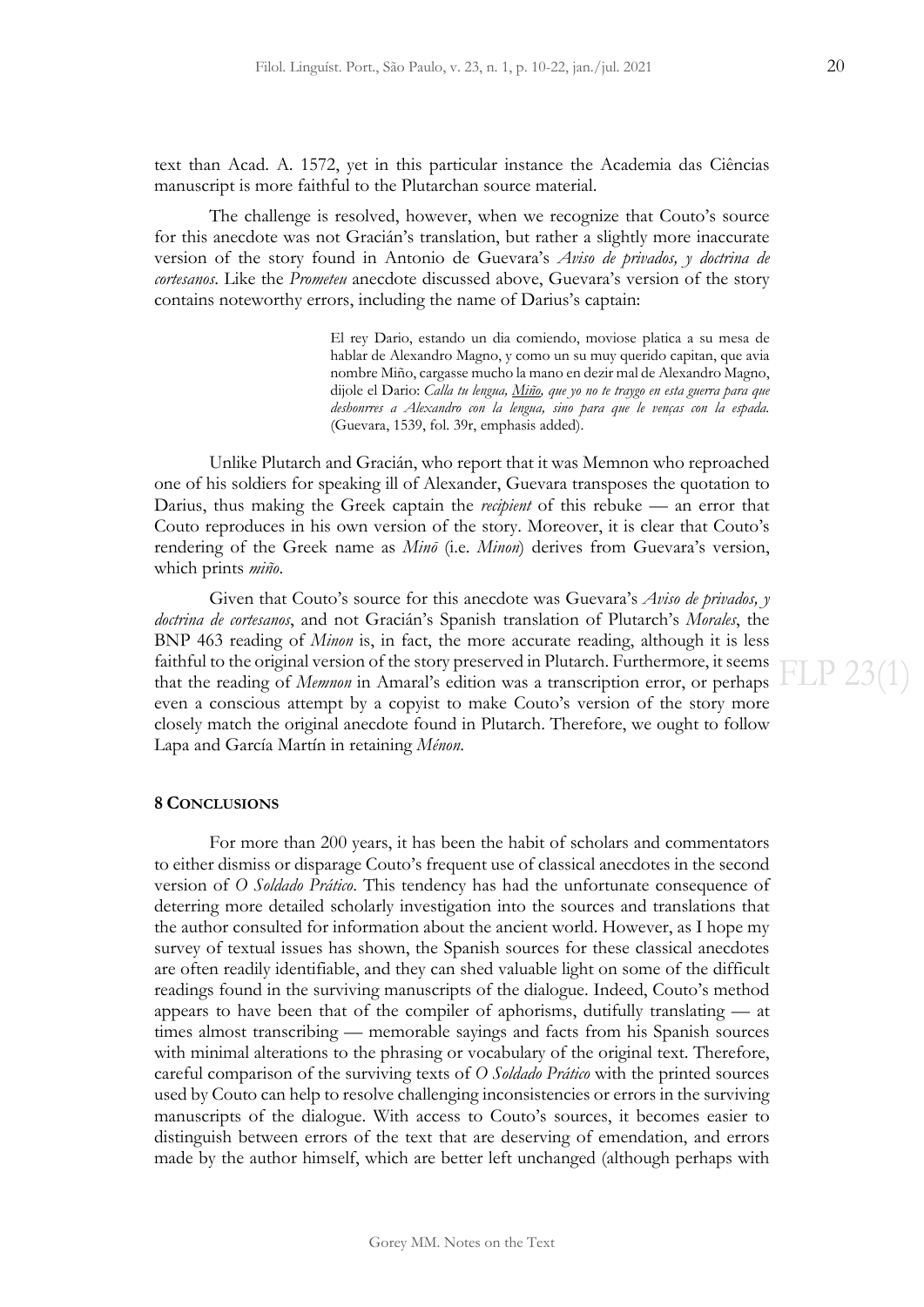some indication by the editor that Couto's error stems from his use of an inaccurate source).

As Amaral noted in his *editio princeps*, this distinction is particularly important in the case of Couto's *O Soldado Prático*, because the author himself is clearly the source of at least some of the factual and linguistic mistakes transmitted in the manuscripts (1790, p. 5). In particular, Couto's credulous use of Guevara as an authority on classical antiquity reveals a less-than-scrupulous approach to sources in translation, which is perhaps surprising in light of the care with which he documents his own historical sources in the *Décadas da Ásia*<sup>[21](#page-12-0)</sup>. While it may not be possible to identify a specific literary source for every one of the numerous classical anecdotes in *O Soldado Prático*, a fuller investigation of Couto's classical anecdotes would be of great value, not only to aid in correcting other passages with dubious or confusing readings, but also for expanding our knowledge of where and how Couto obtained his knowledge about the ancient world.

### **REFERENCES**

Anonymous. Vida e feitos de Júlio César. Mateus MHM, editor. Lisboa: Fundação Calouste Gulbenkian; 1970. (2 vol.).

Camões L. Obras de Luiz de Camões. Juromenha V, editor. Lisboa: Imprensa Nacional; 1866. (5<sup>th</sup> vol.).

Blanco E. Texto y subtexto en Antonio de Guevara: algunos casos paradigmáticos. In: Albert M, Becker U. Saberes (in)útiles: El enciclopedismo literario áureo entre acumulación y aplicación. Madrid: Iberoamericana; 2016. p. 33–67.

Couto D. Dialogo do soldado pratico que trata dos enganos e desenganos da Índia feito por Diogo do Couto cronista e guardãmor da torre do tombo da Índia. Biblioteca Nacional de Portugal MS nº 463; 1612 [internet]. [accessed March 11, 2021]. Available at: [https://purl.pt/29499.](https://purl.pt/29499)

Couto D. Dialog of a veteran soldier. Coates TJ, translator. Dartmouth: Tagus Press; 2016.

Couto D. Diogo do Couto e a década 8a da Ásia. Cruz MAL, editor. Lisboa: Comissão Nacional Para as Comemorações dos Descobrimentos Portugueses / Imprensa Nacional; 1994. (2 vol.).

Couto D. O primeiro soldado prático. Martins AC, editor. Lisboa: Comissão Nacional para as Comemorações dos Descobrimentos Portugueses; 2001.

Couto D. O soldado prático. Brasil R, editor. Mem Martins: Publicações Europa-América; 1988.

Couto D. O soldado prático. García Martín AM, editor. Coimbra: Angelus Novus; 2009.

Couto D. O soldado prático. Lapa MR, editor. Lisboa: Sá da Costa; 1937.

Couto D. Observações sobre as principaes causas da decadencia dos portuguezes na Asia, escritas por Diogo do Couto, em forma de dialogo com o titulo de Soldado Pratico. Amaral AC, editor. Lisboa: Officina da Academia Real das Sciencias; 1790.

FLP 23(

<span id="page-12-0"></span><sup>21</sup> See Loureiro (1998, p. 24).